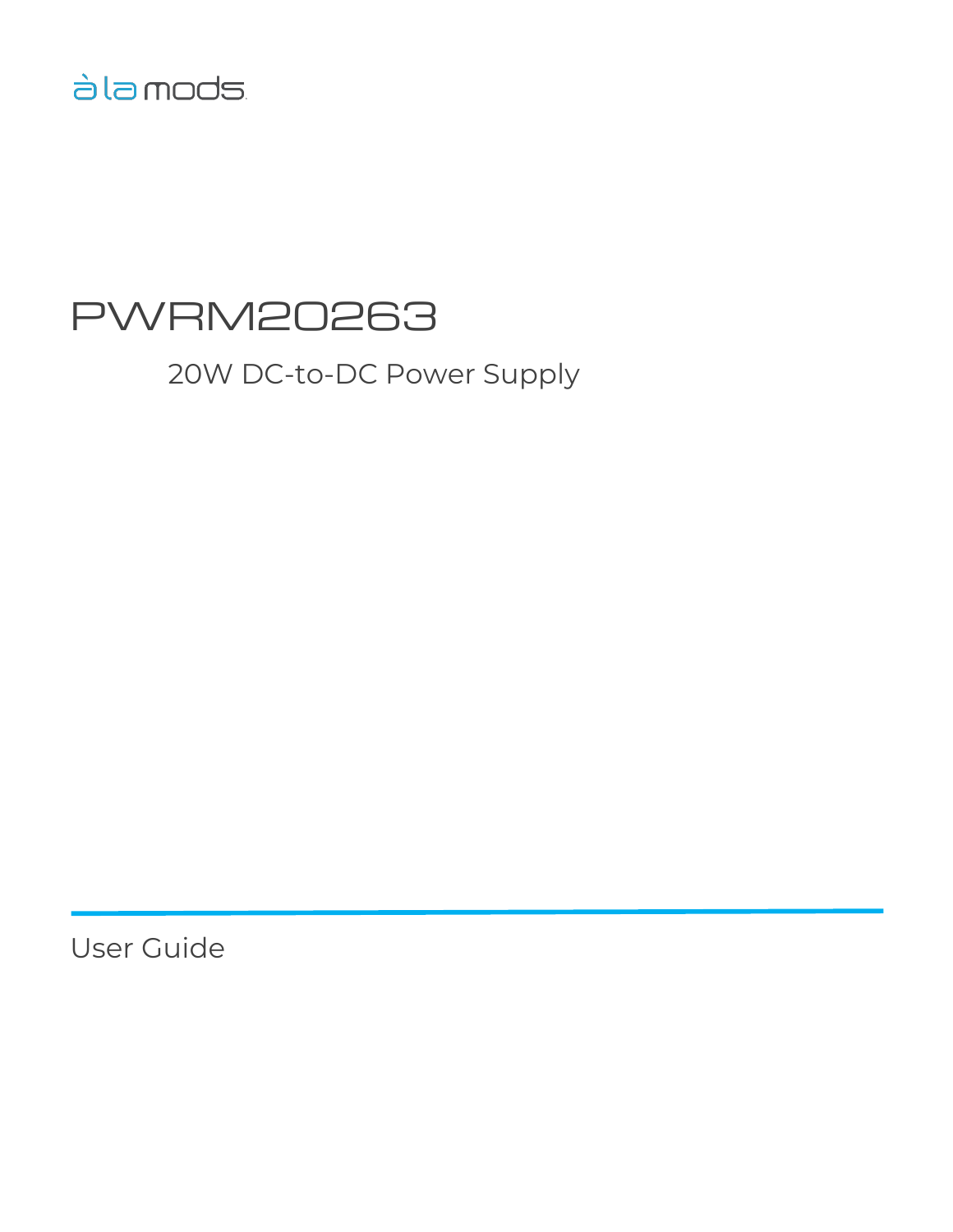# <span id="page-1-0"></span>**Revision History**

| <b>REV</b> | <b>DATE</b> | <b>DESCRIPTION</b> |
|------------|-------------|--------------------|
|            | Jan, 2021   | Initial release    |
|            |             |                    |

# <span id="page-1-1"></span>**Disclaimers**

Information in this document is subject to change without notice and does not represent a commitment on the part of Made Systems, LLC. Made Systems provides this document "as is," without warranty, expressed or implied, including, but not limited to, the implied warranties of fitness or merchantability for a particular purpose. Made Systems may make improvements, updates and/or changes in this manual or in the product and/or program(s) described in this manual at any time.

# <span id="page-1-2"></span>**Copyright and Trademarks**

© 2021 Made Systems, LLC. All rights reserved.

à la mods and the à la mods logo are trademarks in the United States property of Made Systems, LLC. All other trademarks mentioned in this document are the property of their respective owners.

# <span id="page-1-3"></span>**Support**

Contact à la mods technical support through our website at [www.alamods.com/support.html](http://www.alamods.com/support.html)

# <span id="page-1-4"></span>**Warranty**

The à la mods product warranty can be obtained from the website at [www.alamods.com/documents/warranty.html](http://www.alamods.com/documents/warranty.html)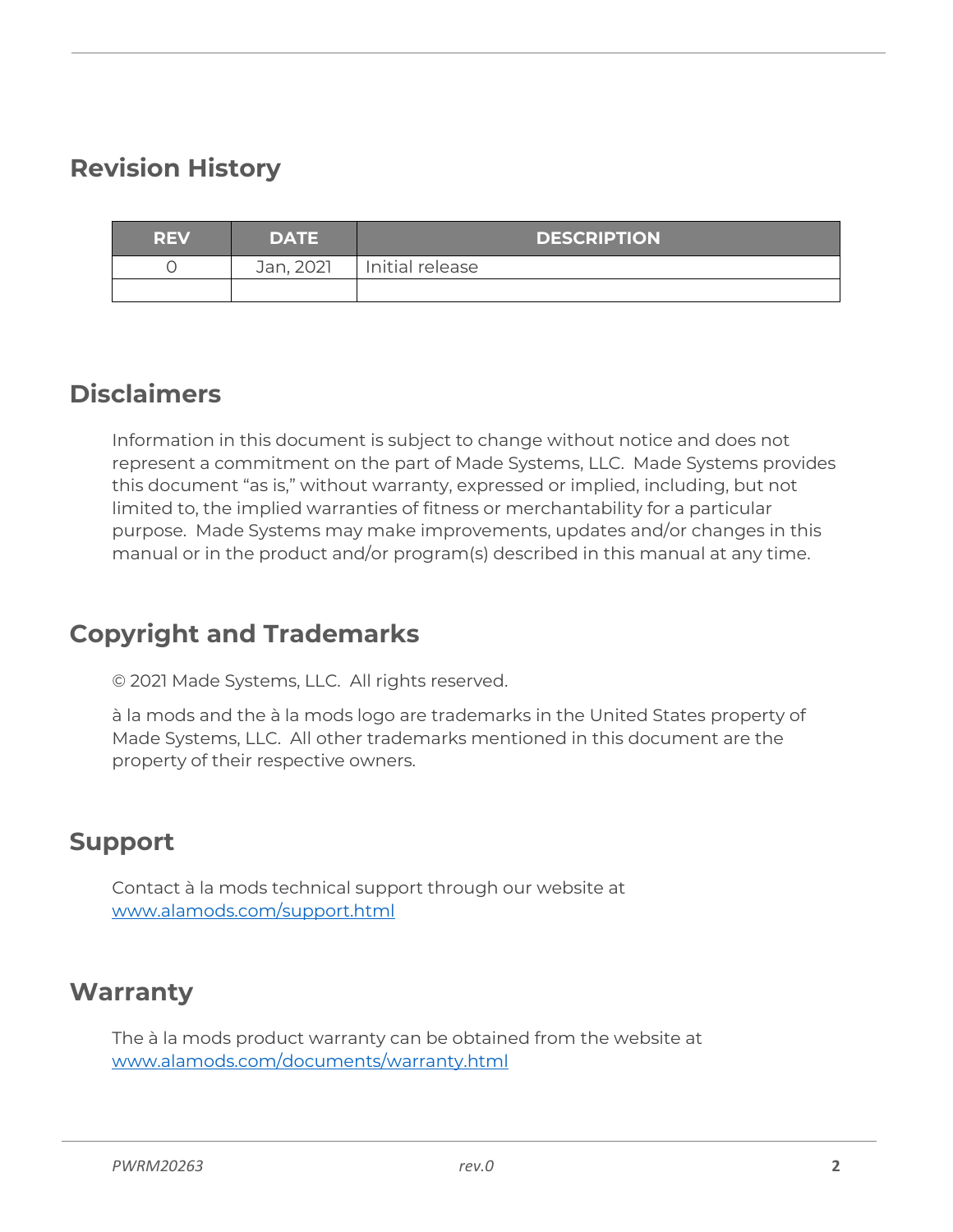# <span id="page-2-0"></span>**Contents**

# Table of Contents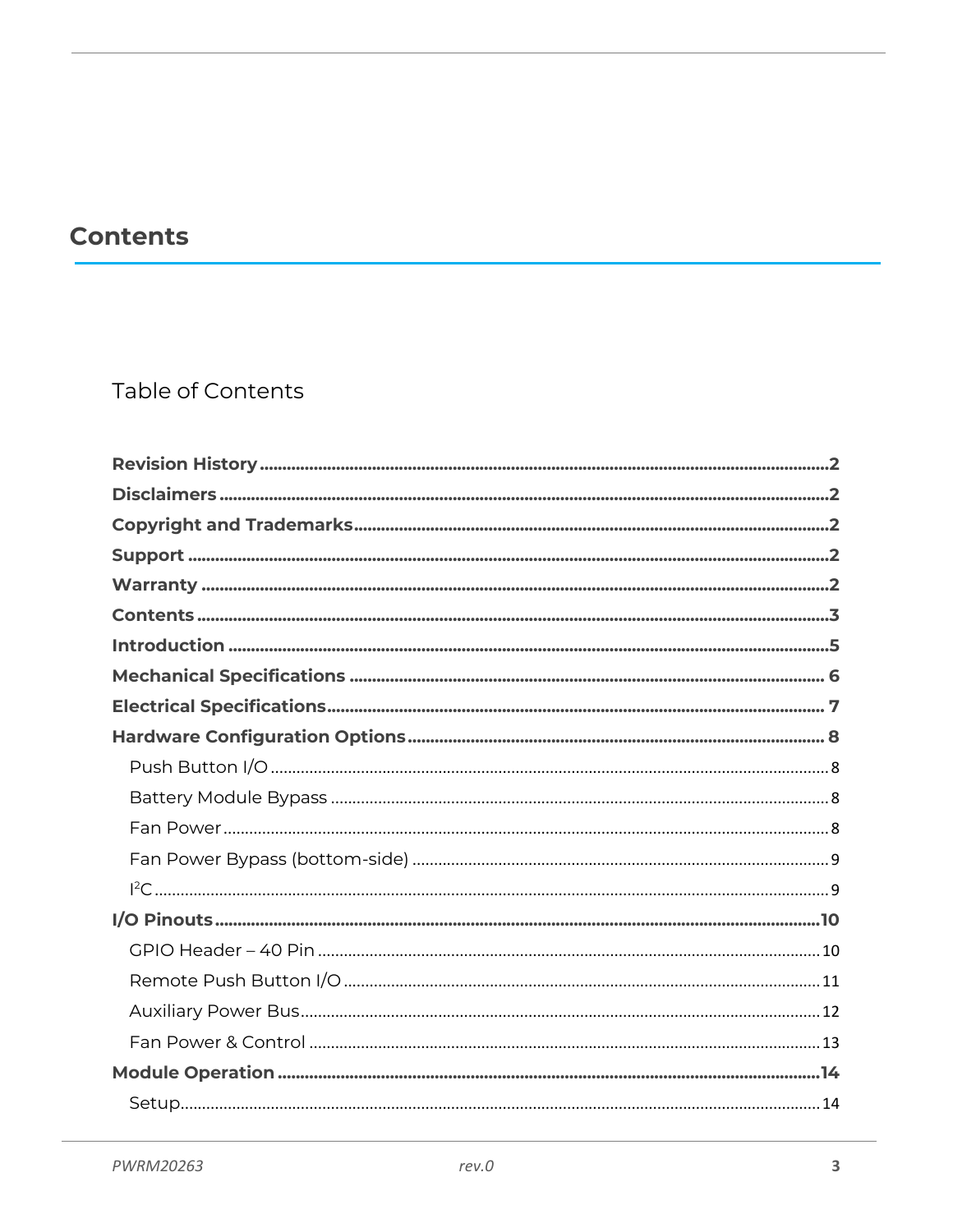### List of Tables

# List of Figures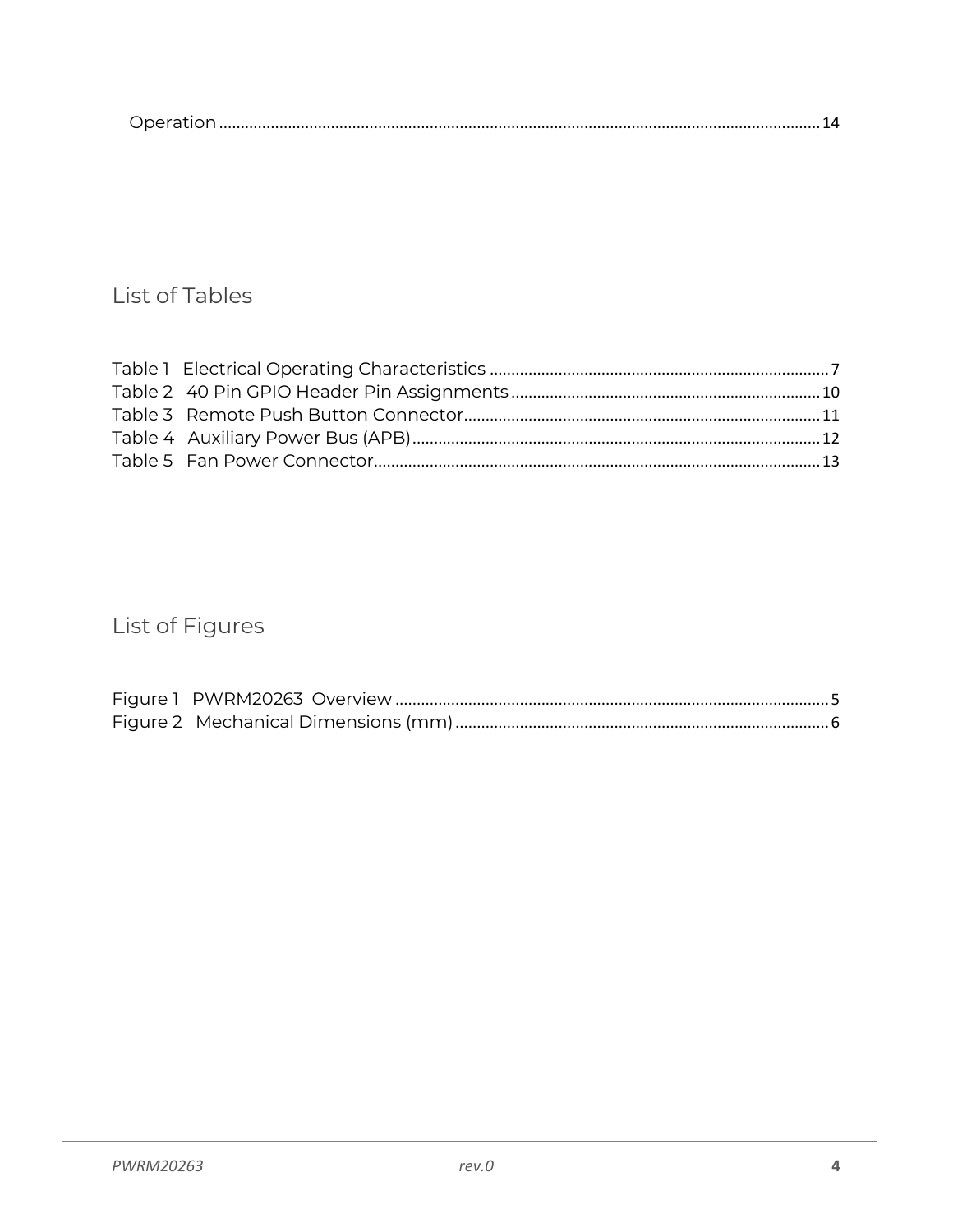### <span id="page-4-0"></span>**Introduction**

The à la mods PWRM20263 is a 20W DC-DC power supply based upon a switchmode design for high efficiency, consistent power to a Raspberry Pi or à la mods stack of modules connected to a Raspberry Pi.

It supports a wide input voltage range from 7.5 to 36 Vdc to accommodate many different industrial environments.

It can be stacked at any level in a tower of à la mods modules or power a single Raspberry Pi. A standard barrel jack is used as the input connection which is supported by most AC/DC wall adapter power supplies.

There is a status LED that is connected to GPIO25 of the 40 pin GPIO header that can be controlled directly from the host computer. And a momentary push button switch connected to GPIO21.



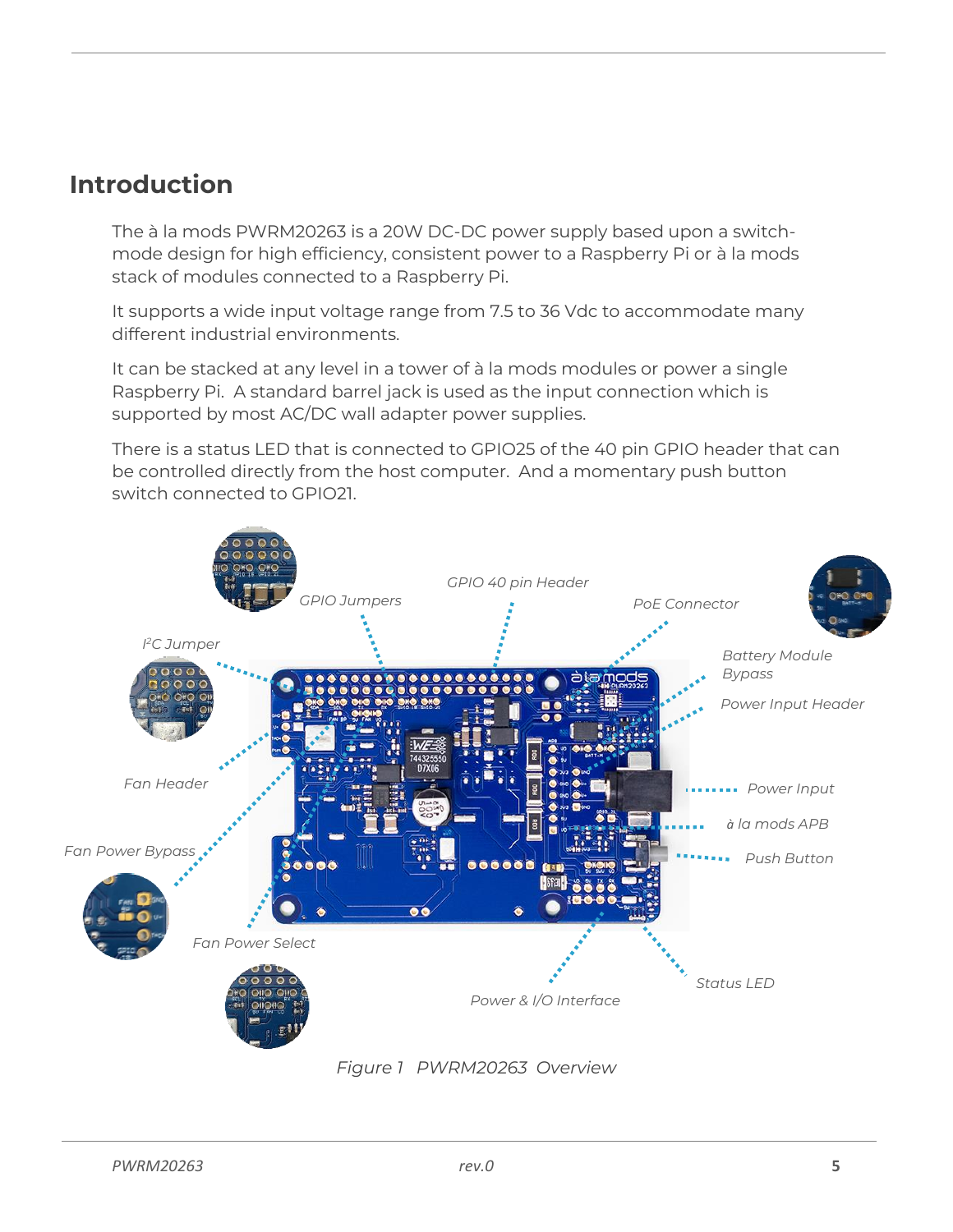# <span id="page-5-0"></span>**Mechanical Specifications**

The à la mods "M" series modules are all compatible with the Raspberry Pi® form factor and are designed to be stacked onto the Raspberry Pi.

**NOTE:** *GPIO 40 pin is designed for a double stacking header connector. The Auxiliary Power Bus (APB) 8 pin header can use a traditional male header connector or a double stacking header connector depending upon where in the module stack the power supply is located.*



*Use 17 mm M2.5 standoff with double stacking headers*

<span id="page-5-1"></span>*Figure 2 Mechanical Dimensions (mm)*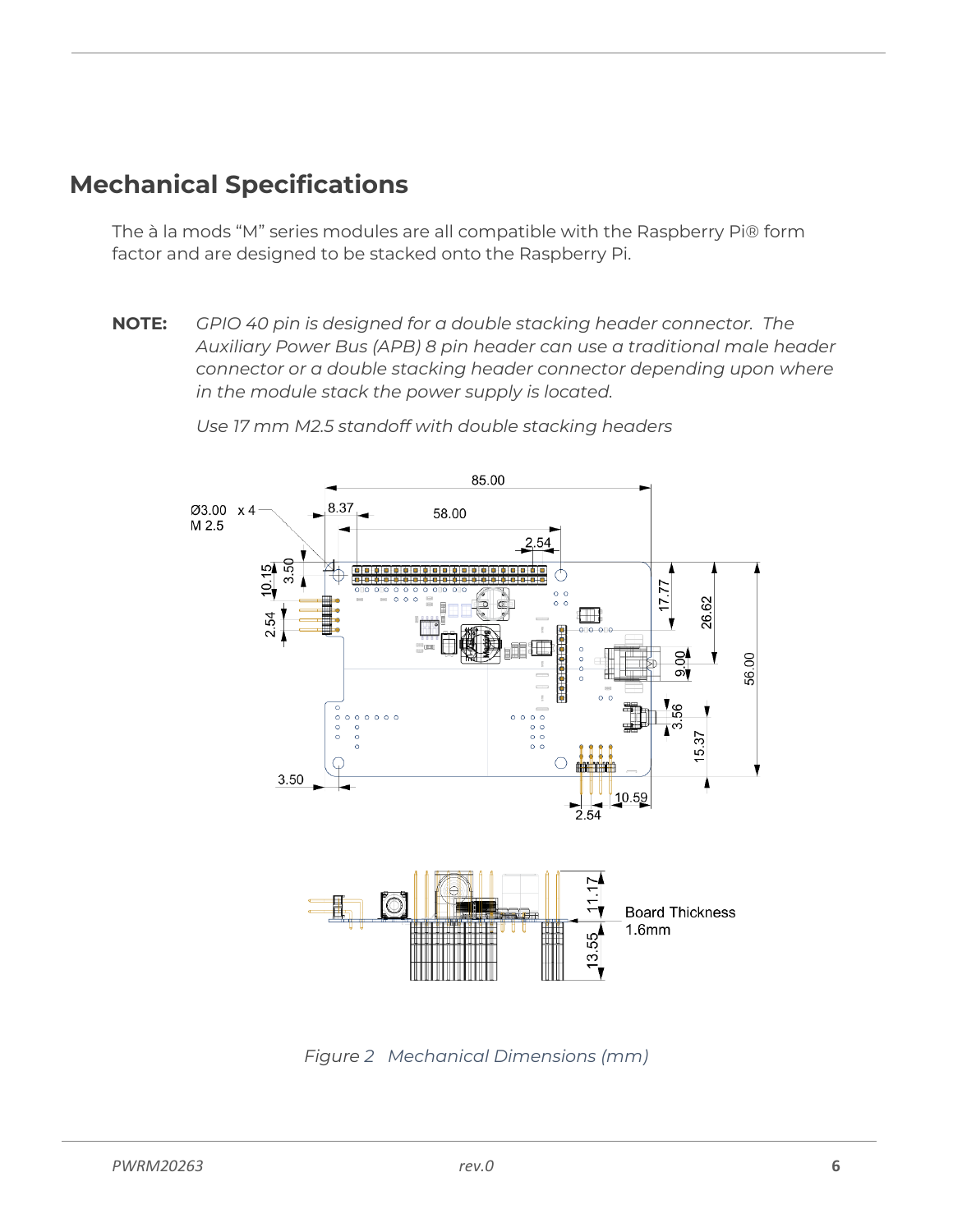# <span id="page-6-0"></span>**Electrical Specifications**

The à la mods PWRM20263 module is designed to be electrically compatible with the Raspberry Pi® 40 pin GPIO header power.

<span id="page-6-1"></span>

| <b>PARAMETER</b>             | <b>PERFORMANCE</b> | <b>UNIT</b> |       |             |
|------------------------------|--------------------|-------------|-------|-------------|
|                              | Min                | Typ         | Max   |             |
| Input Vin                    | 7.5                |             | 36    | $\vee$      |
| Input Current                |                    |             | 3.33  | А           |
| Output Voltage 5V0           | 4.75               | 5.0         | 5.25  | $\vee$      |
| Output Current 5V0           |                    |             | 4.0   | A           |
| Output Voltage 3V3           | 3.14               | 3.3         | 3.47  | $\vee$      |
| Output Current 3V3           |                    |             | 800   | mA          |
| Output Voltage Vo            | 7.5                |             | 36    | $\vee$      |
| Output Current Vo            |                    |             | 3.0   | А           |
| Fan $V+$ <sup>1</sup>        | 4.75               |             | 36    | $\vee$      |
| Fan V+ Current               |                    |             | 2.0   | $\forall$   |
| Vo Output                    | 7.5                |             | 36    | $\vee$      |
| Vo Output Current            |                    |             | 2.0   | A           |
| 5V Output                    | 4.75               |             | 5.25  | $\vee$      |
| 5V Output Current            |                    |             | 7.0   | $\forall$   |
| <b>Operating Temperature</b> | $-40$              |             | $+85$ | $^{\circ}C$ |

#### *Table 1 Electrical Operating Characteristics*

1 Depends upon Vin voltage (V+ connected to Vo)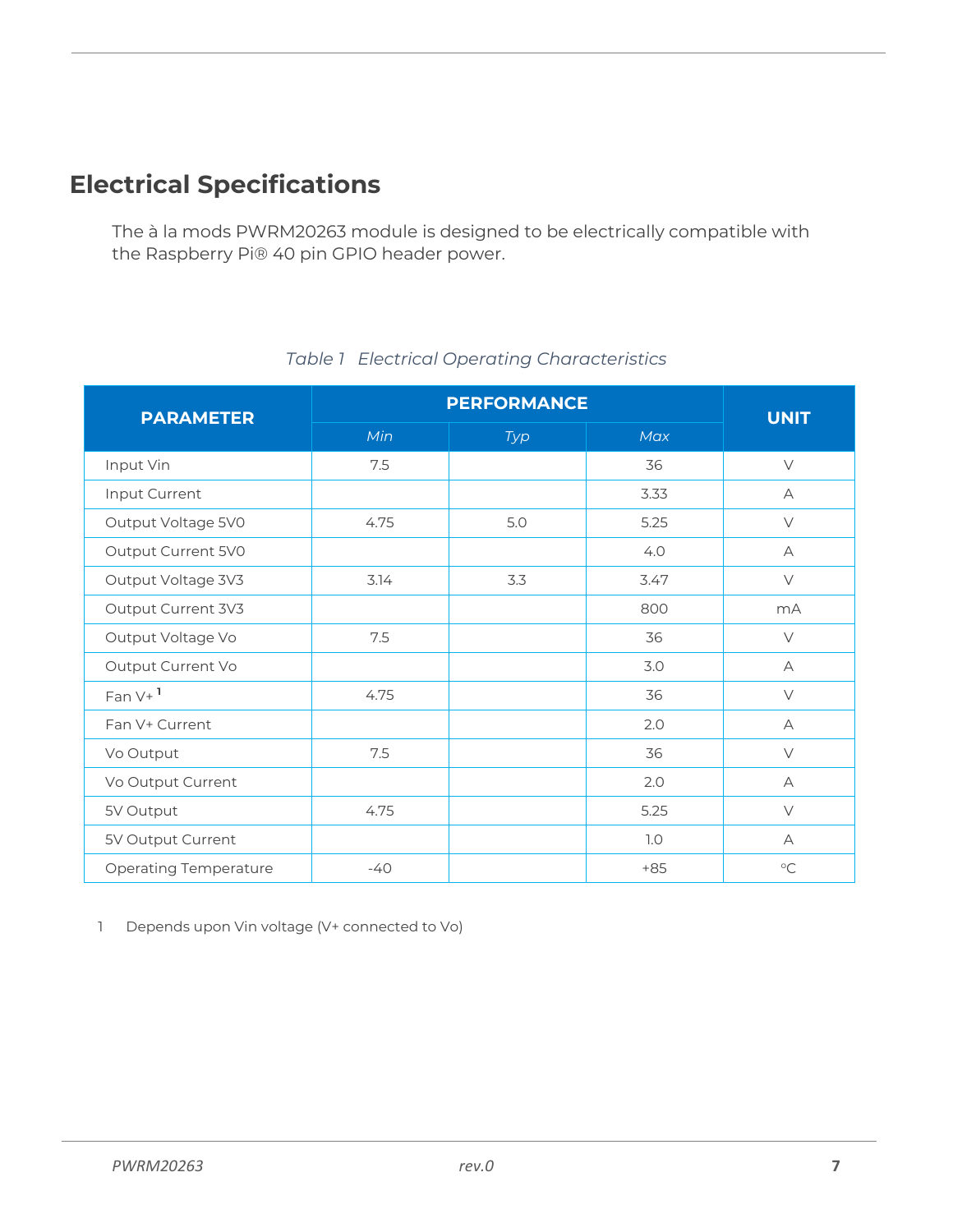# <span id="page-7-0"></span>**Hardware Configuration Options**

<span id="page-7-1"></span>Push Button I/O

This is a configuration jumper for the pushbutton on the power supply. By default, it is connected to GPIO21, but can be disconnected or jumpered to other I/O lines.

**Default:** GPIO pin 40 (GPIO21)

#### <span id="page-7-2"></span>Battery Module Bypass

This is a configuration jumper to accommodate an external battery module to provide battery backup capability. Without the battery backup module these jumpers must be connected (bridged)

**Default:** Both jumpers bridged

<span id="page-7-3"></span>Fan Power

This is a configuration jumper to connect the fan power output pin to the appropriate voltage. This can be set to 5 Vdc or Vo (Vin).

**Default:** not connected.





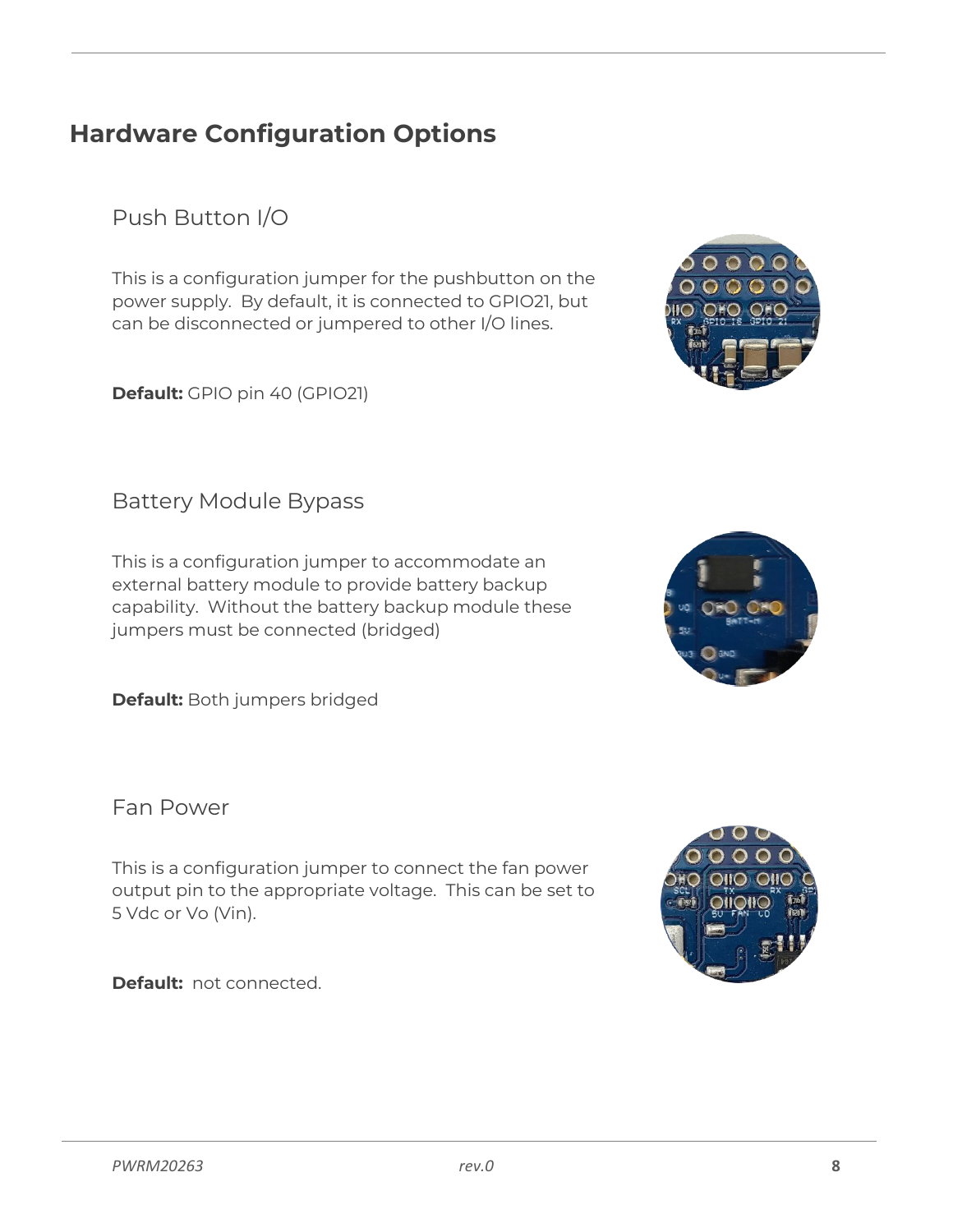### <span id="page-8-0"></span>Fan Power Bypass (bottom-side)

This is a configuration jumper to bypass the fan power FET and provide power direct from the power select jumper to the fan connector.

*NOTE: For the basic power supply model this jumper and the Fan Power jumper will need to be bridged to provide power.*





#### <span id="page-8-1"></span> ${}^{12}C$

This jumper provides I2C connectivity to GPIO expansion circuitry on this module.

The I <sup>2</sup>C functionality is not used on the "basic" power supply model.



**Default:** Both jumpers bridged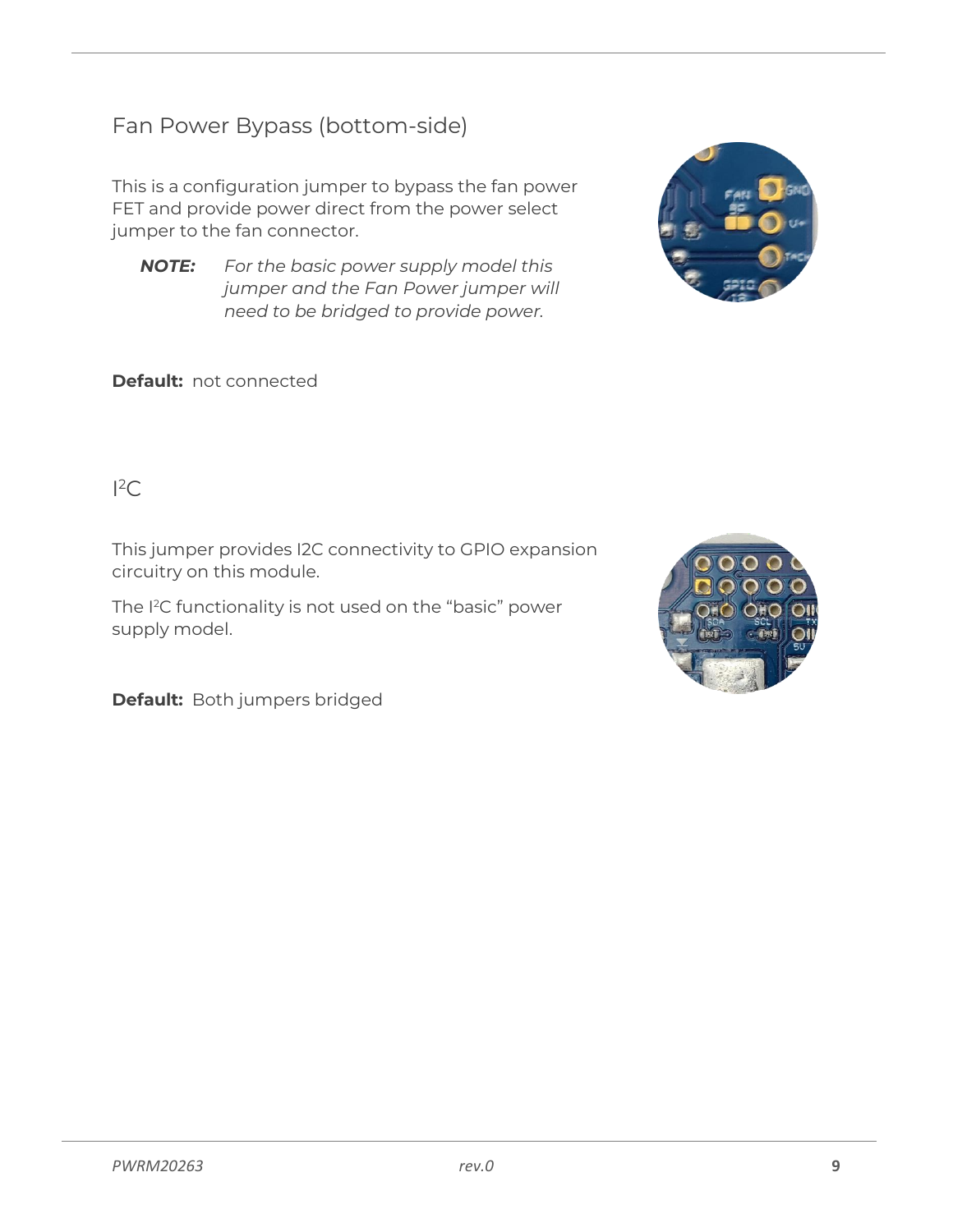# <span id="page-9-0"></span>**I/O Pinouts**

Specific I/O pins of the 40 pin header are used by default for the Status LED and push button switch.

These pin assignments can be easily modified without cutting PCB traces by simply removing the solder bridges of the individual default control signals and providing a jumper from the control signal to a different GPIO line.

#### <span id="page-9-1"></span>GPIO Header – 40 Pin

<span id="page-9-2"></span>

| <b>PIN</b>     | <b>DIRECTION</b>         | <b>NAME</b>              | <b>DESCRIPTION</b>                 |
|----------------|--------------------------|--------------------------|------------------------------------|
| 1              | Power                    | 3V <sub>3</sub>          | 3.3 Volt power from host processor |
| $\overline{2}$ | Power                    | 5V <sub>O</sub>          | 5.0 Volt power                     |
| 3              | I/O                      | $I2C$ SDA                | I <sup>2</sup> C Data Signal       |
| 4              | Power                    | <b>5V0</b>               | 5.0 Volt power                     |
| 5              | $\circ$                  | I <sup>2</sup> C SCL     | I <sup>2</sup> C Clock Signal      |
| 6              | Power                    | <b>GND</b>               | <b>GND</b>                         |
| 7              | I/O                      | $\overline{\phantom{a}}$ | unused                             |
| 8              | $\overline{\phantom{0}}$ | $\overline{\phantom{a}}$ | unused                             |
| $\mathcal{Q}$  | Power                    | <b>GND</b>               | <b>GND</b>                         |
| 10             | $\overline{\phantom{0}}$ | $\equiv$                 | unused                             |
| 11             | I/O                      | $\overline{\phantom{a}}$ | unused                             |
| 12             | I/O                      | <b>Fan Speed Control</b> | GPIO18 configured as output        |
| 13             | I/O                      | $\overline{\phantom{a}}$ | unused                             |
| 14             | Power                    | <b>GND</b>               | <b>GND</b>                         |
| 15             | I/O                      | $\overline{\phantom{a}}$ | unused                             |
| 16             | I/O                      | $\qquad \qquad -$        | unused                             |
| 17             | Power                    | 3V <sub>3</sub>          | 3.3 Volt power from host processor |
| 18             | I/O                      | $\overline{\phantom{a}}$ | unused                             |
| 19             | $\overline{\phantom{0}}$ | $\overline{\phantom{a}}$ | unused                             |
| 20             | Power                    | <b>GND</b>               | <b>GND</b>                         |

#### *Table 2 40 Pin GPIO Header Pin Assignments*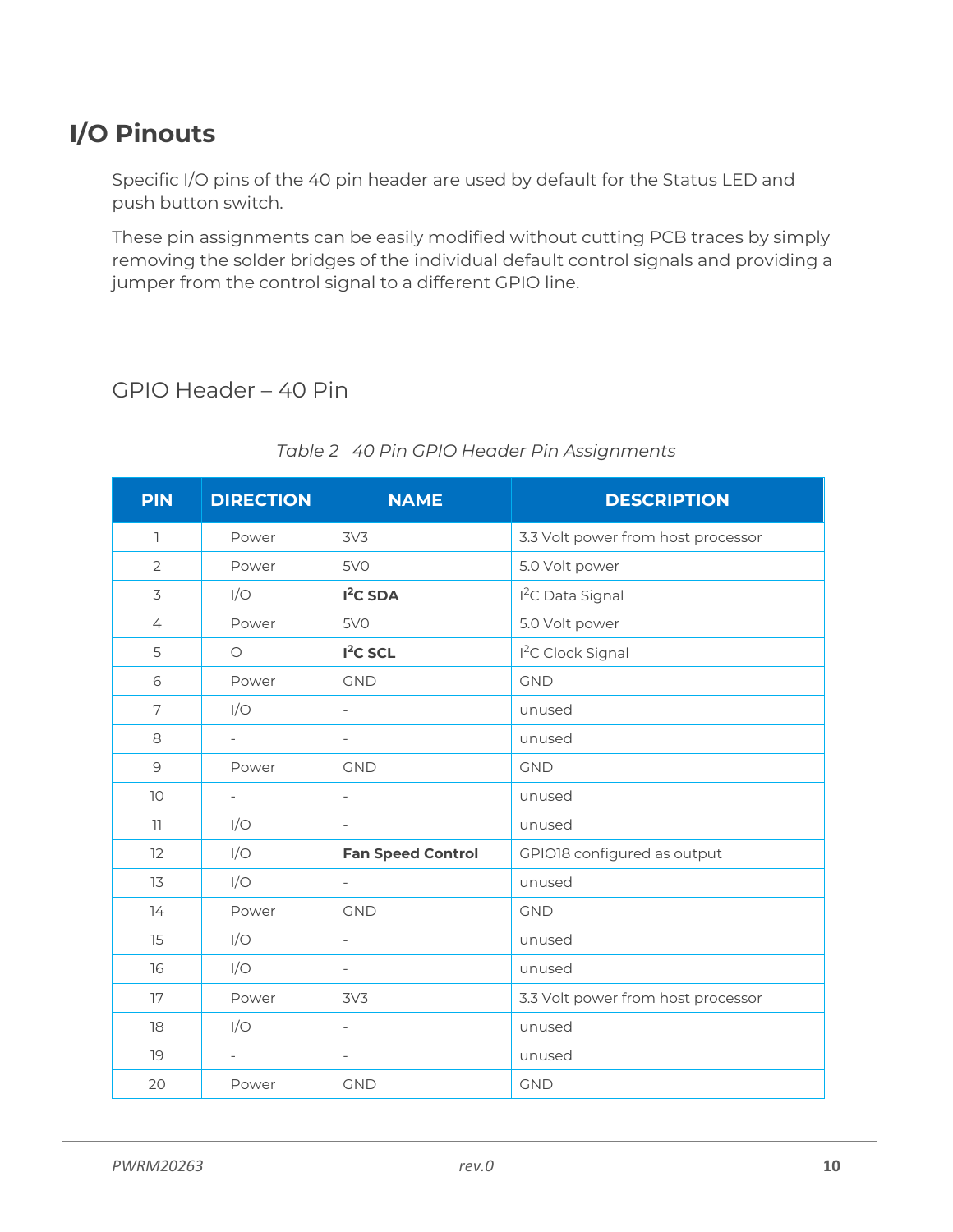| 21 | $\overline{\phantom{a}}$ | $\overline{\phantom{a}}$ | unused                      |
|----|--------------------------|--------------------------|-----------------------------|
| 22 | I/O                      | <b>Status LED</b>        | GPIO25 configured as output |
| 23 | $\overline{\phantom{0}}$ | $\overline{\phantom{a}}$ | unused                      |
| 24 | I/O                      | $\overline{\phantom{a}}$ | unused                      |
| 25 | Power                    | <b>GND</b>               | <b>GND</b>                  |
| 26 | I/O                      | $\overline{\phantom{a}}$ | unused                      |
| 27 | $\overline{\phantom{0}}$ | $\overline{\phantom{a}}$ | unused                      |
| 28 | $\overline{\phantom{a}}$ | $\overline{\phantom{a}}$ | unused                      |
| 29 | I/O                      | $\overline{\phantom{a}}$ | unused                      |
| 30 | Power                    | <b>GND</b>               | <b>GND</b>                  |
| 31 | I/O                      | $\bar{a}$                | unused                      |
| 32 | I/O                      | $\overline{\phantom{a}}$ | unused                      |
| 33 | $\mathbf{L}$             | $\overline{\phantom{a}}$ | unused                      |
| 34 | Power                    | <b>GND</b>               | <b>GND</b>                  |
| 35 | I/O                      | $\overline{\phantom{a}}$ | unused                      |
| 36 | $\mathbf{L}$             | $\overline{\phantom{a}}$ | unused                      |
| 37 | $\circ$                  | $\overline{\phantom{a}}$ | unused                      |
| 38 | $\bigcirc$               | $\overline{\phantom{a}}$ | unused                      |
| 39 | Power                    | <b>GND</b>               | <b>GND</b>                  |
| 40 | I/O                      | <b>Push Button</b>       | GPIO21 configured as input  |

### <span id="page-10-0"></span>Remote Push Button I/O

|  |  | Table 3 Remote Push Button Connector |
|--|--|--------------------------------------|
|  |  |                                      |

<span id="page-10-1"></span>

| <b>PIN</b> | <b>DIRECTION</b> | <b>NAME</b> | <b>DESCRIPTION</b>       |
|------------|------------------|-------------|--------------------------|
|            | <b>PWR</b>       | GPIO21      | Push Button Input Signal |
|            | <b>PWR</b>       | gnd         | Common Ground            |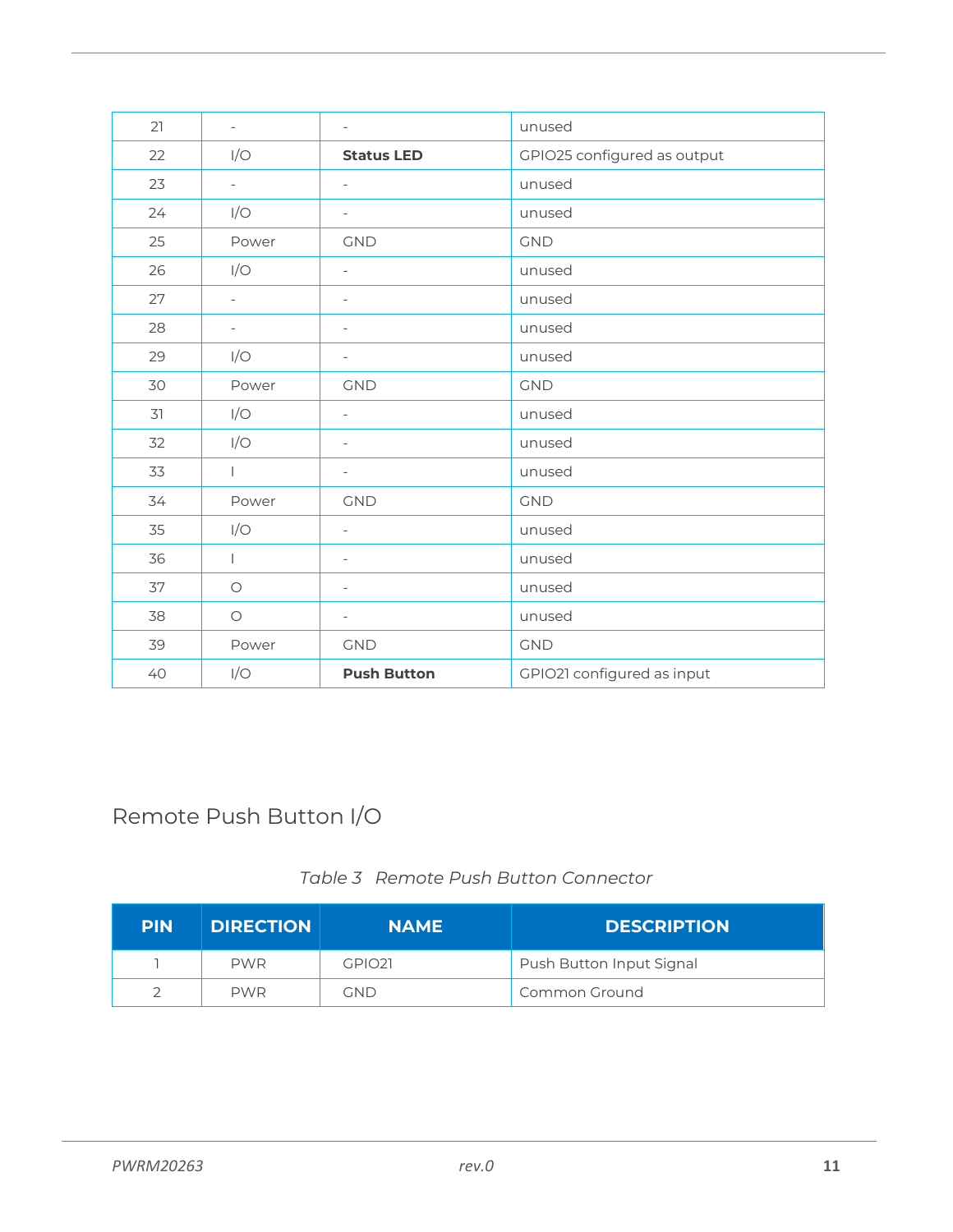### <span id="page-11-0"></span>Auxiliary Power Bus

<span id="page-11-1"></span>

| <b>PIN</b>     | <b>DIRECTION</b> | <b>NAME</b>     | <b>DESCRIPTION</b>        |
|----------------|------------------|-----------------|---------------------------|
|                | <b>PWR</b>       | Vo.             | Connected directly to Vin |
| $\overline{2}$ | <b>PWR</b>       | 5V <sub>O</sub> | $5.0$ Vdc                 |
| 3              | <b>PWR</b>       | 3V <sub>3</sub> | $3.3$ Vdc                 |
| $\overline{4}$ | <b>PWR</b>       | <b>GND</b>      | Common Ground             |
| 5              | <b>PWR</b>       | <b>GND</b>      | Common Ground             |
| 6              | <b>PWR</b>       | 3V <sub>3</sub> | 3.3 Vdc                   |
| 7              | <b>PWR</b>       | 5V <sub>0</sub> | 5.0 Vdc                   |
| 8              | <b>PWR</b>       | Vo              | Connected directly to Vin |

#### *Table 4 Auxiliary Power Bus (APB)*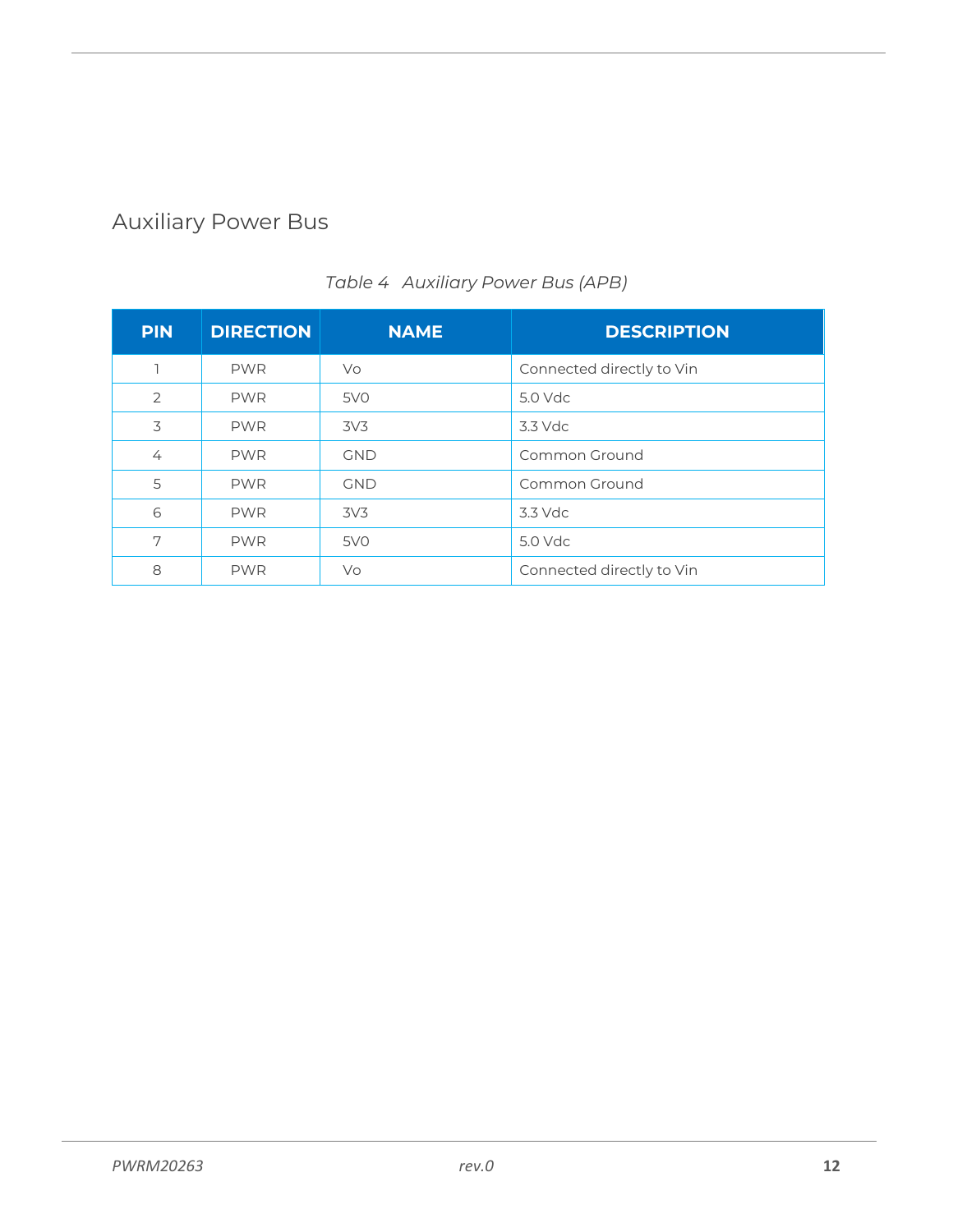### <span id="page-12-0"></span>Fan Power & Control

<span id="page-12-1"></span>

| <b>PIN</b> | <b>DIRECTION</b> | <b>NAME</b> | <b>DESCRIPTION</b>                     |
|------------|------------------|-------------|----------------------------------------|
|            | <b>PWR</b>       | <b>GND</b>  | Common Ground                          |
| 2          | <b>PWR</b>       | $Fan V+$    | Fan power (configurable)<br>(Vo or 5V) |
| 3          | Input            | Tach        | Not Used                               |
| 4          | Output           | <b>PWM</b>  | PWM Fan Speed Control                  |

#### *Table 5 Fan Power Connector*